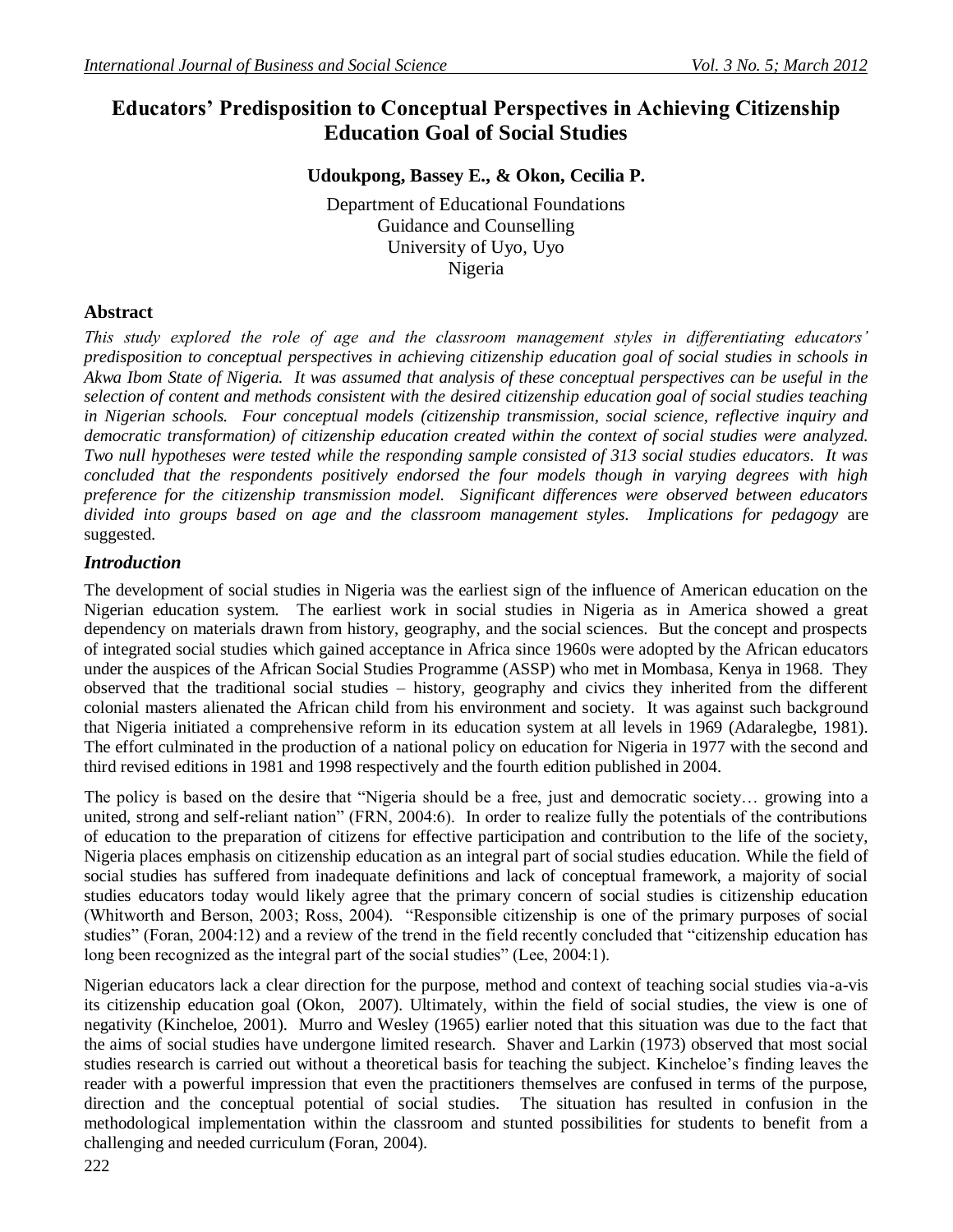## *© Centre for Promoting Ideas, USA www.ijbssnet.com*

As a result of this confusion and uncertainty about how best to achieve citizenship education goal of social studies, educators resort to factual drill and conduct classes that lack real analytical questions (Udoukpong, 1989). Barth and Shermis (1970) believe that social studies educators need a conceptual framework to identify the premise from which they operate.

### **Conceptual Frameworks for Social Studies Education**

Barr, Barth and Shermis' (1977) three traditions – citizenship transmission model, social science model, reflective inquiry model – and

Lee's (2004) democratic transformation model summarized the ways of viewing the instructional goals of social studies as each of them has ideological and philosophical underpinnings.

#### **Citizenship Transmission Model (CTM)**

The citizenship transmission model is basically conservative. Its primary interest, as a structural-functionist approach, is how social norms and values are transmitted within the context of the schools. Barr, Barth and Shermis (1977) view social studies as a vehicle to promote socialization thereby prepare students to conform to the existing social structure both in the school and society. Students are socialized to accept unquestionably a set of beliefs, rules, and dispositions fundamental to the function of the larger society (Giroux, 1987). Frequently this transmission process is referred to by educators as the hidden curriculum because it seems to operate beneath the surface of the ostensible curriculum (Lee, 2004).

#### **Social Science Model (SSM)**

In analyzing social studies as social science, Barr, Barth and Shermis (1977) discussed the approach in terms of purpose, method and content. The purpose is to acquire knowledge that is self-justifying and self-validating. Regarding the method, the attempt is to have students emulate the social scientists, not only by grasping the structure of the discipline, but also in learning the mode of inquiry characterizing certain disciplines. Bruner (1960) perceived the structure of a discipline as the best means of resolving social problems and that "grasping the structure of a subject is understanding it in a way that permits many other things to be related to it meaningfully" (p.7).

#### **Reflective Inquiry Model (RIM)**

As expressed by Barr, Barth and Shermis (1977) the purpose of reflective inquiry is citizenship defined primarily as decision-making in a socio-political context. The assumption is that "democracy imposes a unique burden, we cannot escape the requirement of decision-making" (p.64). In this approach therefore, students are encouraged to explore their values and either to define problem within the context of their experiences or to relate social problems to the day-to-day texture of their lives (Barth and Shermis, 1979). Teaching students to be reflective thinkers is to cultivate conceptual abilities, skills, habits and dispositions that embody the ideal of rationality. Decision-making skills and all the knowledge and attitudes that go into the making of intelligent decisions are at the heart of democratic citizenship (Engle and Ochoa, 1988).

#### **Democratic Transformation Model (DTM)**

Social studies as democratic transformation suggests a classroom climate that engages students in the "process of critical thinking, ethical decision-making and social participation" (Stanley and Nelson, 1986:532) in order to improve the quality of their lives and communities (Goodman, 1992). Social studies as democratic transformation has to do with developing the skills of the students and teachers for solving current problems. Action-based learning is a form of constructivism (Dewey, 1990). This approach allows students to construct their knowledge from experience versus supplied information that they apply. Another purpose of social studies as democratic transformation is changing society through identification of its problems and purposeful action to improve it (Sapon-Shevin, 1999). Working with youth and listening to their concerns for the present and for the future is acrucial component of intergenerational collaboration for democratic transformation (Hutchinson, 2000). Citizenship education should go beyond the glorification of cultural values.

### **Purpose of the Study and Significance**

The study investigated the role of age and classroom management styles in differentiating educators' predisposition to achieving the citizenship education goal of social studies within the conceptual frameworks of citizenship transmission, social science, reflective inquiry (Barr, Barth and Shermis, 1977) and the democratic transformation model (Lee, 2004).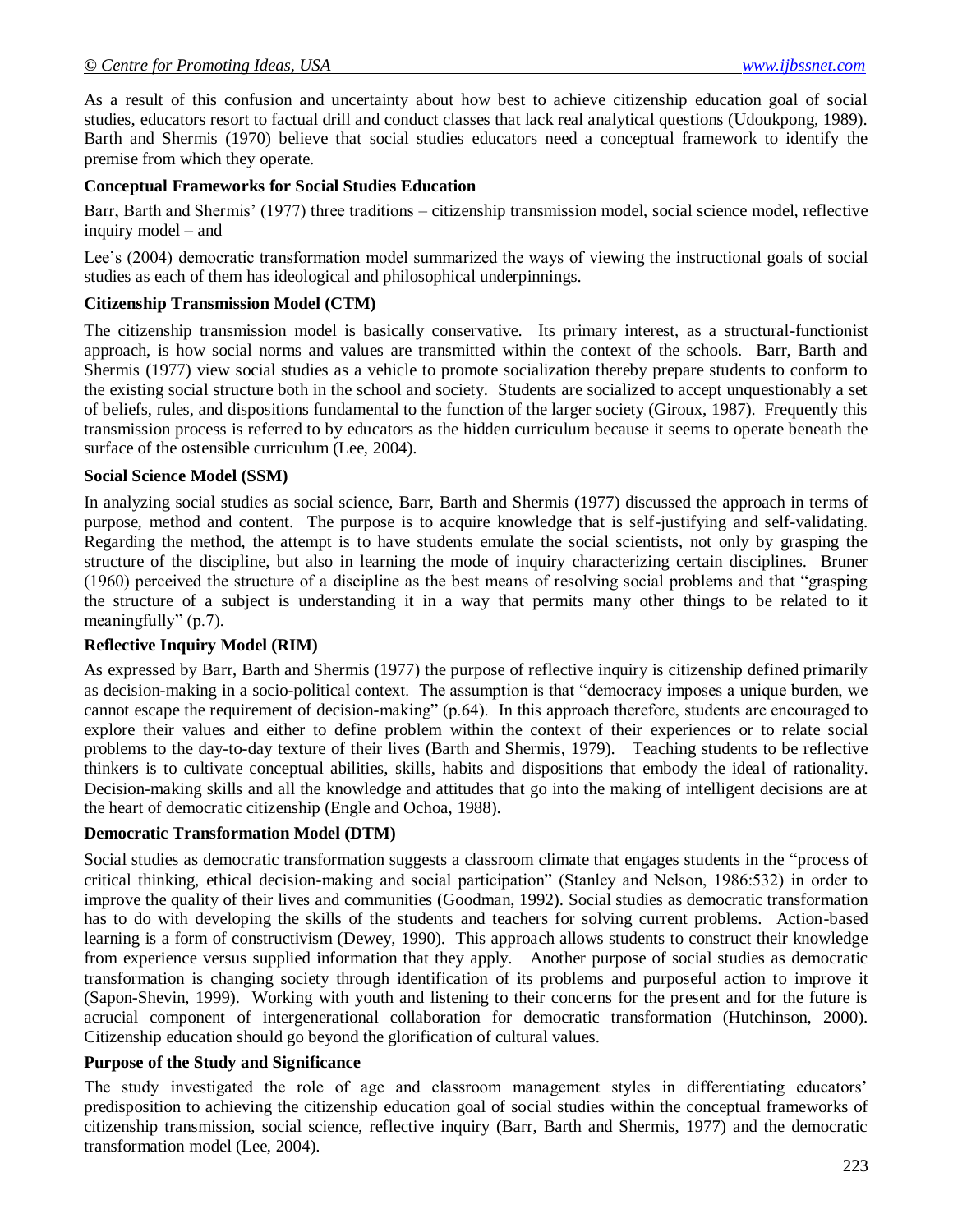It was assumed that the analysis of these conceptual perspectives can be useful in the selection of content and methods consistent with the desired citizenship education goal of teaching social studies in Nigerian schools. It is the belief of this study that teacher education has a crucial role to play in equipping new teachers with the awareness and tools necessary for them to become effective citizenship educators. Without evaluation of teachers' instructional strategies against the curriculum goals, there exists little basis for improving the curriculum. Teachers and curriculum planners would have great reluctance to change the status quo without adequate proof of need. Identifying variables that may explain differences in conceptual perspectives would aid researchers who may wish to study further factors that inform educators' theory preference.

# **Methodology**

# **Subjects**

The participants in this study consisted of 313 social studies educators made up of 5 teacher educators in the Faculty of Education, University of Uyo, 12 teacher educators in the College of Education, Afaha Nsit and 296 junior secondary school teachers all in Akwa Ibom State of Nigeria. Stratified random sampling was used to select the junior secondary school teachers from the existing 241 secondary schools in Akwa Ibom State while cluster sampling was used in respect of teacher educators. All the participants completed the questionnaire on educators' factors and the social studies preference scale.

The educators' classroom management styles questionnaire comprised 13 Likert-type items. The possible responses to the questionnaire items ranged from 5 (strongly agree) to 1 (strongly disagree). However, the rating scores were reversed for negative items. The neutral score was 3, thus, the composite score for each educator ranged between 65 (maximum) and 13 (minimum). A favourable direction for the classroom style was therefore placed between 40 and 65 while the unfavourable disposition was between 13 and 39. Twenty-eight percent (89) of the educators practised autocratic classroom management style while 72% (224) educators favoured democratic style of classroom management.

Frequency count was employed in the distribution of subjects into age groups. Fifty-four percent (170) of the sample fell between 26-35 years of age, 34% (107) came within the 36-45 age bracket while 12% (36) fell between the 46-55 years of age. Respondents' perspectives toward a conceptualization model were gleaned from their agreement or disagreement with 15 representative statements describing each of the four models, (CTM, SSM, RIM, and DTM) in terms of method, purpose and content of teaching social studies with the overriding goal of citizenship education.

The Likert-type rating scale of one (1) to five (5) with one being strongly agree and five strong disagree was employed in the study. The neutral score was three (3) thus the composite scores for each model ranged between 15 (minimum) and 75 (maximum). A positive direction toward a particular model was, therefore, found between 15 and 44, and a negative direction between 45 and 75.

# **Hypotheses**

The study tested the following null hypotheses at the 0.05 level of significance.

- 1. There is no significant difference in the conceptual perspectives on the citizenship education goal of social studies among educators divided into groups based on age.
- 2. There is no significant difference in the conceptual perspectives on the citizenship education goal of social studies among educators divided into groups based on classroom management styles.

# **Instrumentation**

The research instruments consisted of a questionnaire-Classroom Management Styles Questionnaire (CMSQ) and Conceptual Perspectives Scale (CPS).

# **Classroom Management Styles Questionnaire**

The questionnaire contained 13 items of a 5-point Likert scale on the classroom management styles. Content validity was established by a panel of experts consisting of university faulty members, school administrators and former secondary school teachers. Pilot-testing for suitability and reliability was conducted with educators in schools not included in the sample. The split-half reliability coefficient for the educators' factor (classroom management style) was 0.83.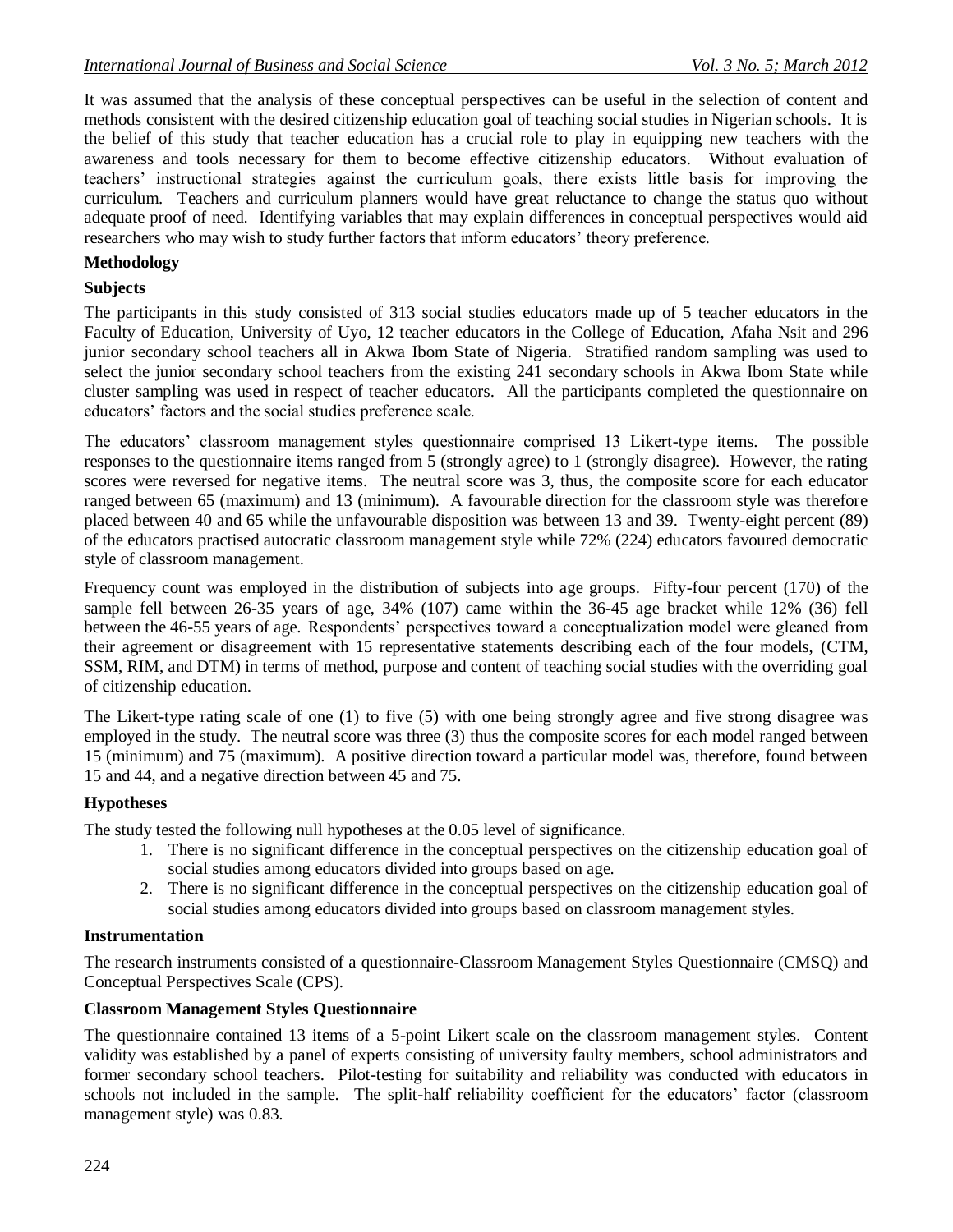# **Conceptual Perspectives Scale**

The conceptual perspectives Scale used in this investigation is an adaptation of Barth-Shermis scale documented by DuBey and Barth (1980). It is composed of 45 Likert-type items on which possible responses ranged from 1 (strongly agree) to 5 (strongly disagree). However, Barth-Shermis scale was concerned with three conceptual dimensions of achieving the citizenship educational goal of social studies – citizenship transmission, social sciences, and reflective inquiry (DuBey and Barth, 1980). The fourth dimension is the democratic transformation model (Lee, 2004).

Each of the four models was represented by a discreet set of 15 items randomly intermingled. Content validity was established by a panel of experts consisting of university faculty members in Department of social studies education, political science professors and school administrators. Pilot-testing for suitability and reliability was conducted with social studies educators in schools not included in the sample. The split-half reliability coefficient for citizenship transmission was 0.86;social science, 0.82; reflective inquiry, 0.78 and democratic transformation, 0.75 respectively.

### **Procedure and Data Analysis**

Copies of the "Classroom Management Styles Questionnaire" and the "Conceptual Perspectives Scale" were personally delivered to the two groups of participants – social studies educators in the secondary schools and the social studies teacher-educators in tertiary institutions involved in the study. The instruments were collected from the participants with the aid of research assistants on school-to-school basis. Responses were obtained from all the 313 participants in the sample. The responses participants gave on the classroom management styles questionnaire along with their composite scores in each of the models which constituted the Conceptual Perspectives Scale provided the data source of the study. The multivariate analysis of variance (MANOVA) was used to test the oversall significance of each hypothesis while the univariate analysis of variance (UANOVA) test was used to explain on which of the models the differences occurred.

#### **Results**

#### **Age of Educators**

Data reporting factor of age in determining differences in the conceptual perspective regarding citizenship education goal of social studies are presented in Table I. No difference among the age groups was found when the four conceptual models were considered together. Post-hoc test of two group comparison revealed that significant differences occurred in all the three comparative groups on social science, reflective inquiry and on the democratic transformation model as shown in Table 2.

## **Classroom Management Styles**

Data on classroom management styles in determining the differences in educators conceptual perspective regarding citizenship education goal of social studies are reported in Table 3. The data show that there was no significant difference among the responding educators regarding their perspectives toward the four conceptual models. But the computation in Table 4 shows that significant differences occurred on social science, reflective inquiry and on the democratic transformations model.

### **Discussion of Results**

Educators in all the age groups identified for the study were predisposed toward the citizenship transmission model. There was also a corresponding general decline in positive approach to radical pedagogy of reflective inquiry and democratic transformation. The findings of this study is supported by the work of Sears and Parsons (1992) which opined that "most teachers view social studies as a vehicle to promote socialization and to prepare students to conform to the existing social structure both in the school and society" (p.48). In Nigeria, among other things, the government prescribes the curricula activities that include "the inculcation of the right type of values and attitudes for the survival of the individual and the society" (FRN, 2004:8). The achievement of such a goal statement cannot be left to chance when already there is an assumption that "society is beset by much uncertainty, disorganization and lack of consensus on dominant social values" (Hunt and Metcalf, 1968:94). All these considerations might have informed the educators' preference for the citizenship transmission model. The oldest age group of educators (46-55) had virtually the least positive approach toward the democratic transformation model.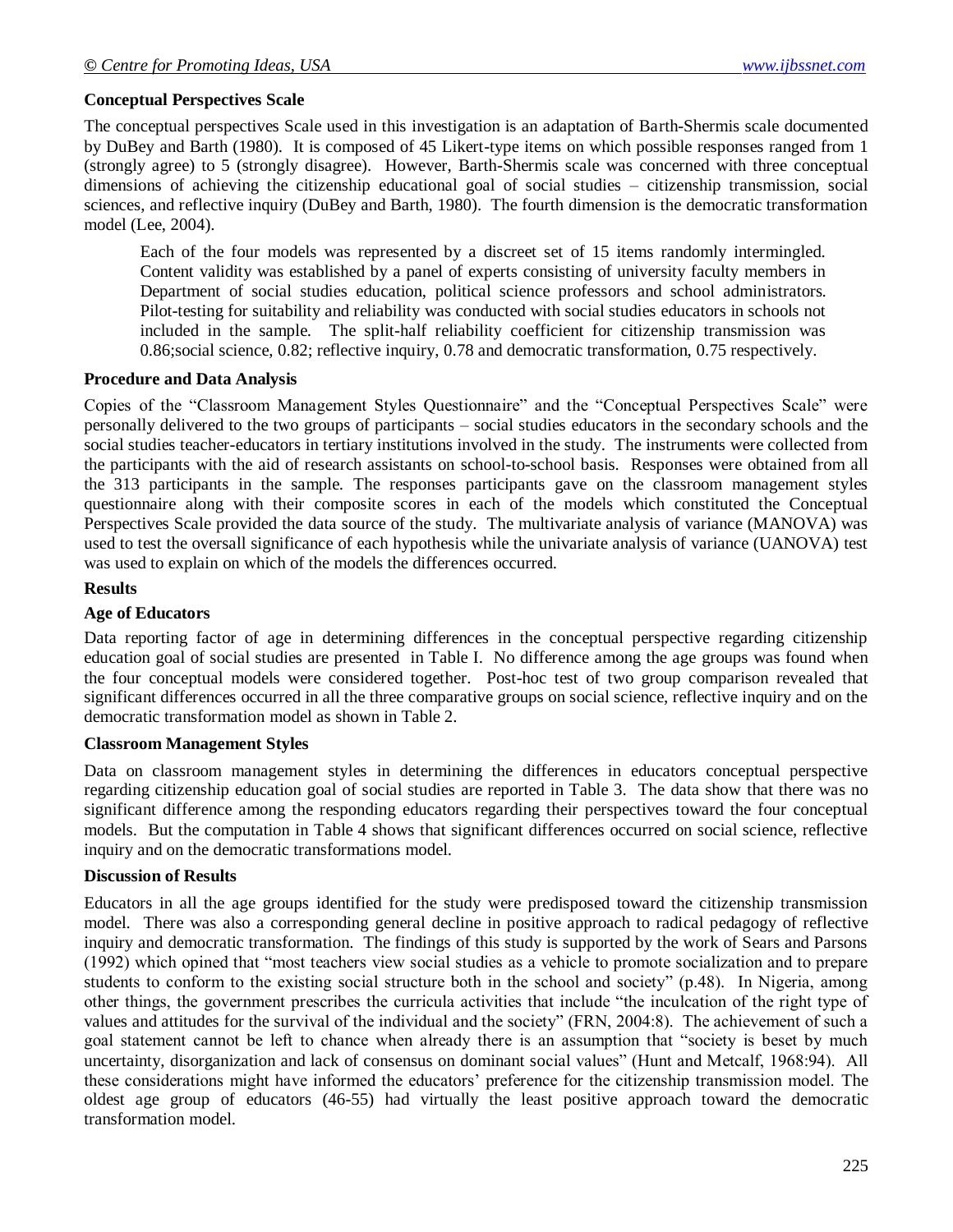This finding is underpinned by those of Ryff and Baltes (1976) and Neugarten and Datan (1973) whose research findings on relationship between age and conservatism support that school teachers from 45 to 60 years of age are ardent complainants. And that there is a tendency toward increased rigidity and dogmatism, toward greater prudence and resistance to innovations. Hence, the resistance to an instructional innovation such as the democratic transformation should not come as a surprise for as rightly observed by Prick (1986) that in most professions, including teaching, as retirement approaches, practitioners becomes detached progressively from professional commitment. In Nigeria, teachers retire from service at the age of 55 years. Educators within the age group of 36-45 showed relatively most favourable perspective towards the democratic transformation model than those in the age bracket of 26-35 and 46-55 years respectively. This finding could be explained to the fact that educators at that stage (36-45 years) are identified with accrued confidence, the comfort of having one's personal style of teaching in the classroom, greater flexibility in daily classroom management and the relativization of setbacks (Field, 1979). It can be associated with pleasure and humour. In other words, career experiences at this stage (36-45 years) can engender more educators' indirectness, more praise and acceptance of students' ideas and more students' participation. All these are in consonance with the tenets of democratic transformation model.

Educators from the two groups of classroom management styles were quite different in their predisposition to the social studies conceptual perspectives. The autocratic and the democratic classroom managers were favourably predisposed to citizenship transmission model but the two groups differed significantly in respect of social science, reflective inquiry and democratic transformation models respectively. Doyle (1986) observed that classroom management activities should be designed to support the basic instructional activities for which schools are established in the first place. Most contemporary social studies educators view their educational role as "passing on or transmitting to their students the knowledge, skills and attitudes that are shaped and determined by the status quo" (Leming, 1989:305). The acceptance of such educational function of the school might have informed the educators in this study being more favourably predisposed to the citizenship transmission model.

Democratic classroom managers were relatively better predisposed toward democratic transformation model while the autocratic classroom mangers opted for the reflective inquiry. It could be assumed that the democratic classroom managers believe that it is better for educators to be in the centre of the classroom instead of in front of the classroom thus serving as facilitators of students' learning. Hepburn (1982) tends to support this assumption as he remarked that, "teachers ways of managing the class group sets the climate of self-direction, free exchange of views, egalitarian treatment of peers and at the same time maintains order and direction in the groups" (p.26). This practice is in tandem with the tenets of democratic transformation model. The autocratic classroom managers were better predisposed to the reflective inquiry instead of the democratic transformation model. This finding could be accounted for as the influence of Nigeria's national policy on education. The policy expects schools and by extension the educators to inculcate the right type of values and attitudes for the survival of the individual and the Nigerian society. Schools are also to raise a generation of people who can think for themselves. This in effect calls for the application of the reflective inquiry. Autocratic classroom management educators might have seen reflective inquiry as a step in the direction of looking at social values but in the context of decision-making and value analysis and clarification only. The more positive endorsement the educators gave the citizenship transmission model might be the result of the social and political constraints in the communities in which they work as well as their concern for the developmental level of the students.

# **Conclusions and Implications**

The research examined the perceived roles of age and the classroom management styles of educators in the achievement of citizenship education goal of social studies within the conceptual perspectives of citizenship transmission, social sciences, reflective inquiry and the democratic transformation models. Significant differences were noted between educators divided into groups based on age and classroom management styles. The educators positively endorsed the four conceptual models though in varying degrees. The educators were eclectic in their perspectives toward the citizenship education goal of social studies. This tends to suggest that the models were not mutually exclusive. The results provide a relatively complete profile of individuals' theoretical approach suggesting important modes of instruction and educators' individual differences as well. Once an educator becomes aware of his/her conceptual perspective of teaching social studies, he/she can take advantage of the expectation of the social studies goal being citizenship education to apply the best preferred approach. By investigating whether a sample of educators fit one description or another curriculum planners can work toward developing materials and introducing methods that can accommodate or modify a specific conceptual viewpoint.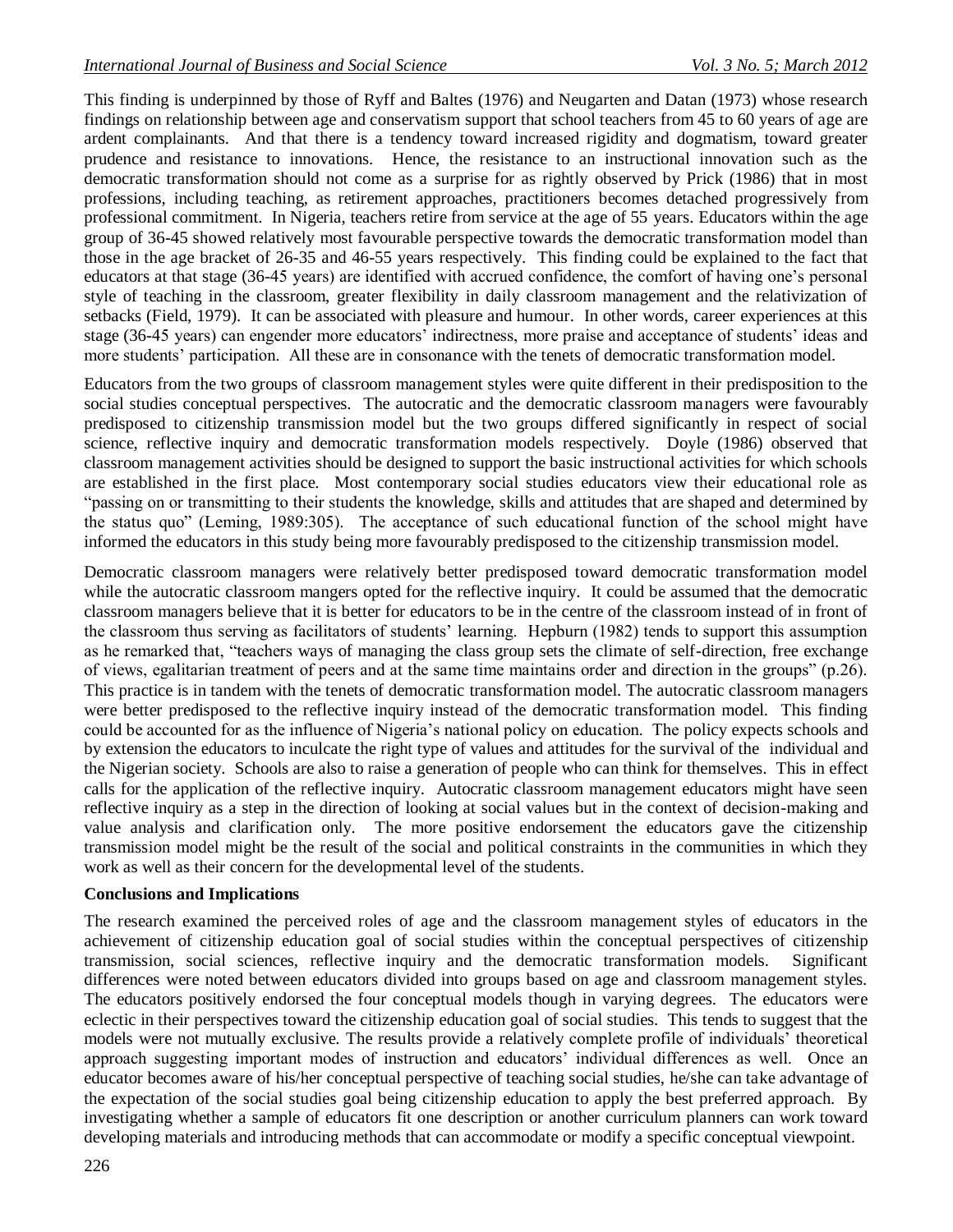It is therefore recommended that the conceptual perspectives be used for evaluating citizenship education programme to ensure that selection of content and methods are based on theoretical rationale.

#### *REFERENCES*

Adaralegbe, A. (Ed.). A philosophy for Nigerian education. Ibadan: Heinemann EducationalBooks.

- African Social Studies Programme (ASSP). (1968). Report of a conference of African educators on soial studies. Mombasa, Kenya.
- Barr, R. D., Barth, |J. L. and Shermis, S. S. (1977). Defining the social studies (Bulletin 51). Arlington, V. A: National Council for Social Studies.
- Barth, J. L. and Shermis, S. S. (1970). Defining the social studies: An exploration of three traditions. Social Education, 34:743-751.
- Barth, J. L. and Shermis, S. S. (1979). Defining social problems.Theory and Research in Social Education, 7:1-19.
- Bruner, J. S. (1960). The process of education. Cambridge, MA: Harvard University Press.
- Dewey, J. (1990). The school and the society, the child and the curriculum. Chicago: University of Chicago Press.
- DuBey, D. L. and Barth, J. L. (1980). Social studies:The inquiry method approach. Surrey: Thomas Nelson and Sons Limited.
- Engle, S. and Ochoa, A. (1988). Education for democratic citizenship: Decision-makingin the social studies. New York: Teachers College Press.
- Federal Republic of Nigeria (FRN) (2004). National policy on education (4th ed.). Lagos: NERDC Press.
- Field, K. (1979). Teacher development: A study of the stages in the development of teachers. Brookline, MA: Teacher Centre Brookline.
- Foran, A. (2004). Social studies and service-learning: The alepha of democratic citizenship? Canadian Social Studies, 38(3): 1-17.
- Giroux, H. A. (1987). Citizenship, public philosophy and the struggle for democracy. Educational Theory, 37(2): 103- 120.
- Goodman, J. (1992). Elementary schooling for critical democracy.Albany, New York: State University of New York Press.
- Hepburn, M. A. (1982). Democratic schooling and citizenship education: What does the research reveal? Paper presented at the Annual Meeting of the Social Science Education Consortium, East Lansing, MI (ED.014 109).
- Hunt, M. P. and Metcalf, L. E. (1968). Teaching high school social studies. New York: Harper and Row.
- Hutchinson, F. (2000). Education, foresight, and global citizenship: Valuing the needs of present and future generations. In U. Oswald Spring (Ed.) Peace Studies from a Global Perspective: Human Needs in a Changing World (pp. 385-398). Delhi, India: Maadhyam.
- Kincheloe, J. (2001). Getting beyond facts: Teaching social studies/social sciences in the twenty-first century. New York: Peter Lang.
- Lee, D. (2004). Transformative citizenship: A redefinition of citizenship in multicultural society. The SNU Journal of Education Research, p. 1-7.
- Leming, J. S. (1989). The two cultures of social studies education. Social Education, 53(6): 404-408.
- Murro, W. V. and Wesley, E. (1965). Social studies. In W.S. Monroe (Ed.) Encyclopedia of Educational Research. New York: Macmillan.
- Neugarten, B. S. and Datan, N. (1973). Sociological perspectives on the life cycle. In B. Baltes and K. Schaie (Eds.). Life-span DevelopmentPsychology: Personality and Socialization. New York: Academic Press.
- Okon, C. P. (2007). Edcuator correlates and conceptual perspectives on citizenship education goal of social studies in junior secondary schools in Akwa Ibom State of Nigeria. Unpublished Doctoral Thesis. University of Uyo, Uyo, Nigeria.
- Prick, L. (1986). Career development and satisfaction among secondary school teachers. Vrije Universitait, Amsterdam.
- Ross, E. W. (2004). Negotiating the politics of citizenship education. PS Online. www. apsancl, org. (pp 1-3).
- Ryff, C. and Baltes, P. (1976). Value transition and audit development of women. Developmental Psychology, 12: 567-568.
- Sapon-Shevin, M. (1999). Because we can change the world: A practical guide to building cooperative, inclusive classroom communities. Boston: Allyn and Bacon.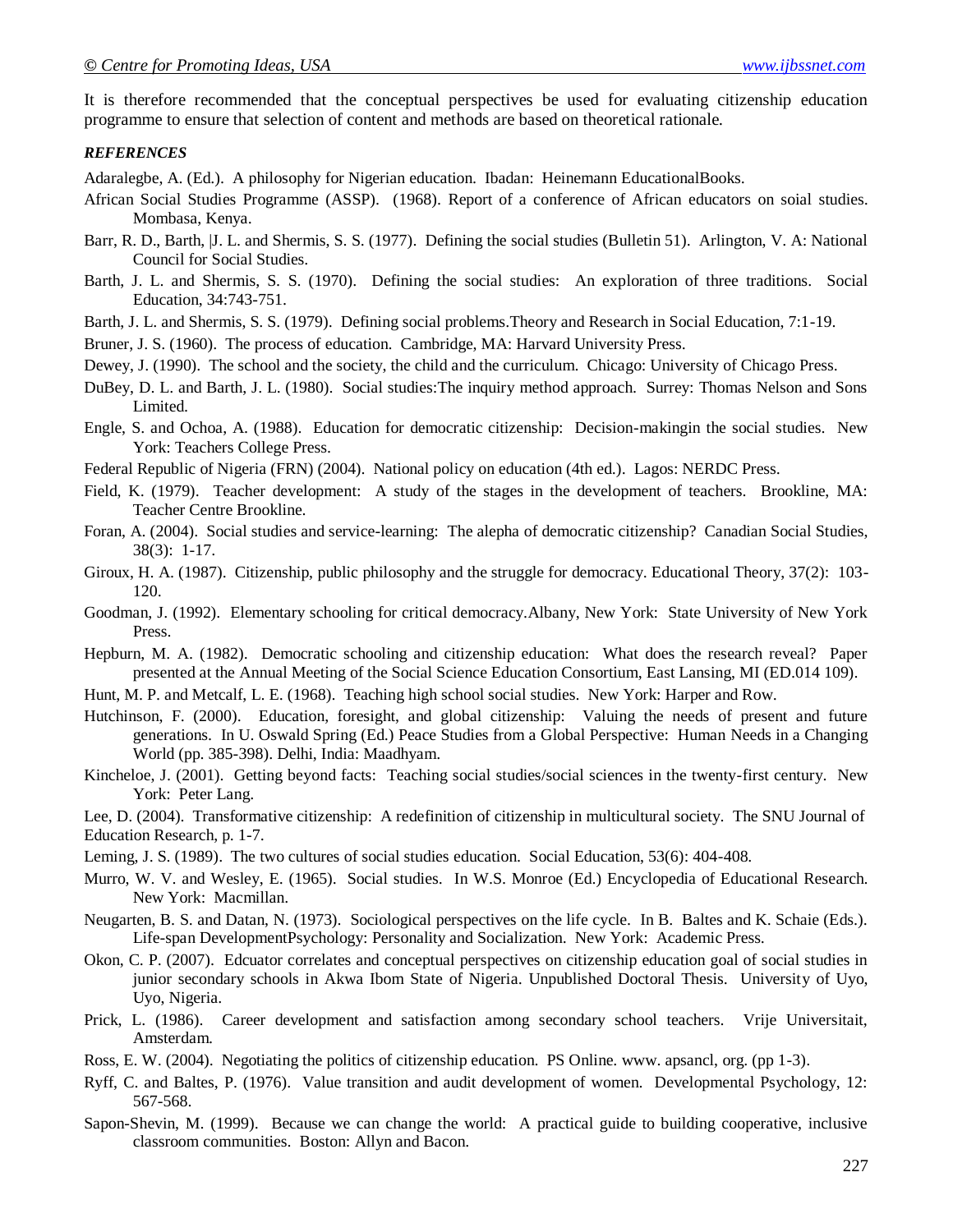- Sears, A. and Parsons J. (1992). Towards critical thinking as an ethic. Theory and Research in Social Education, 19(1):45-68.
- Shaver, J. P. and Larkin, G. A. (1973). Research on teaching social studies. In M. W. Travers (Ed.) Second Handbook of Research on Teaching. Chicago: Rand McNally.
- Stanley, W. B. and Nelson, J. L. (1986). Social education for social transformation. Social Education, 50(7): 528-534.
- Udoukpong, B. E. (1989). Effectiveness of the case-study teaching technique on students' achievement in and attitudes to social studies. Unpublished Ph.D Dissertation, University of Ibadan, Ibadan, Nigeria.
- Whitworth, S. and Berson, M. J. (2003). Computer technology in the social studies: An examination of the effectiveness literature (1996-2001). Contemporary Issues in Technology and Teacher Education, 2(4): 472- 509.

#### **Table 1: Analysis of variance of educators' predisposition to social studiesconceptual models by age (N=313)**

| <b>Source of Variance</b><br>Age | <b>Sum of Squares</b> | Df  | Mean<br><b>Square</b> | F        | <b>Significant of</b><br>F |
|----------------------------------|-----------------------|-----|-----------------------|----------|----------------------------|
| Main Effects                     | 901.969               | 2   | 450.984               | 1.617n.s | 0.200                      |
|                                  |                       | 2   |                       | 1.617n.s |                            |
| Explained                        | 901.969               | 310 | 450.984               |          | 0.200                      |
|                                  |                       | 312 |                       |          |                            |
| Residual                         | 86461.891             |     | 3787.909              |          |                            |
|                                  |                       |     |                       |          |                            |
| <b>Total</b>                     | 87363.859             |     | 280.012               |          |                            |

 **n.s = not significant**

## **Table 2: Post-Hoc test of two group comparison of educators' predisposition to social studies conceptual models by age (N=313)**

| Age<br>Group | $\mathbf N$ |             | <b>Citizenship</b><br><b>Transmission</b> |              | <b>Social Science</b> |           | <b>Reflective</b><br><b>Inquiry</b> |             |           | <b>Democratic</b><br><b>Transformation</b> |       |           |         |
|--------------|-------------|-------------|-------------------------------------------|--------------|-----------------------|-----------|-------------------------------------|-------------|-----------|--------------------------------------------|-------|-----------|---------|
|              |             | <b>Mean</b> | <b>SD</b>                                 | t            | <b>Mean</b>           | <b>SD</b> | t                                   | <b>Mean</b> | <b>SD</b> | t                                          | Mean  | <b>SD</b> | t       |
| 26-35        | 170         | 65.92       | 3.52                                      |              | 52.35                 | 4.97      |                                     | 34.19       | 9.29      |                                            | 30.15 | 11.52     |         |
| <b>Vs</b>    |             |             |                                           |              |                       |           |                                     |             |           |                                            | 33.67 | 15.35     | $2.17*$ |
|              | 107         | 66.07       | 3.39                                      | $0.35^{n.s}$ | 56.17                 | 6.86      | $5.36*$                             | 3.01        | 5.53      | $11.23*$                                   |       |           |         |
|              |             |             |                                           |              |                       |           |                                     |             |           |                                            |       |           |         |
| $36 - 45$    |             |             |                                           |              |                       |           |                                     |             |           |                                            |       |           |         |
| $26 - 35$    | 170         | 65.92       | 3.52                                      |              | 52.35                 | 4.97      |                                     | 34.19       | 9.29      |                                            | 30.15 | 11.52     |         |
|              |             |             |                                           |              |                       |           | $0.05^{n.s}$                        |             |           | $2.43*$                                    |       |           |         |
| <b>Vs</b>    |             |             |                                           | $0.87^{n.s}$ |                       |           |                                     |             |           |                                            |       |           |         |
| $46 - 55$    | 36          | 65.36       |                                           |              |                       | 3.91      |                                     | 38.03       |           |                                            |       | 8.75      | $2.65*$ |
|              |             |             | 3.51                                      |              | 52.39                 |           |                                     |             | 3.76      |                                            | 24.75 |           |         |
| 36-45        | 107         | 66.07       | 3.39                                      |              | 56.17                 | 6.86      |                                     | 23.01       | 5.53      |                                            | 33.67 | 15.35     |         |
|              |             |             |                                           |              |                       |           | $3.13*$                             |             |           | 15.13*                                     |       |           |         |
| <b>VS</b>    |             |             |                                           | $1.08^{n.s}$ |                       |           |                                     |             |           |                                            |       |           | $3.31*$ |
|              | 36          | 65.36       | 3.51                                      |              | 52.39                 | 3.91      |                                     | 38.03       | 3.76      |                                            | 24.75 | 8.75      |         |
| $46 - 55$    |             |             |                                           |              |                       |           |                                     |             |           |                                            |       |           |         |

n.s = not significant \*significant at  $p < 0.05$